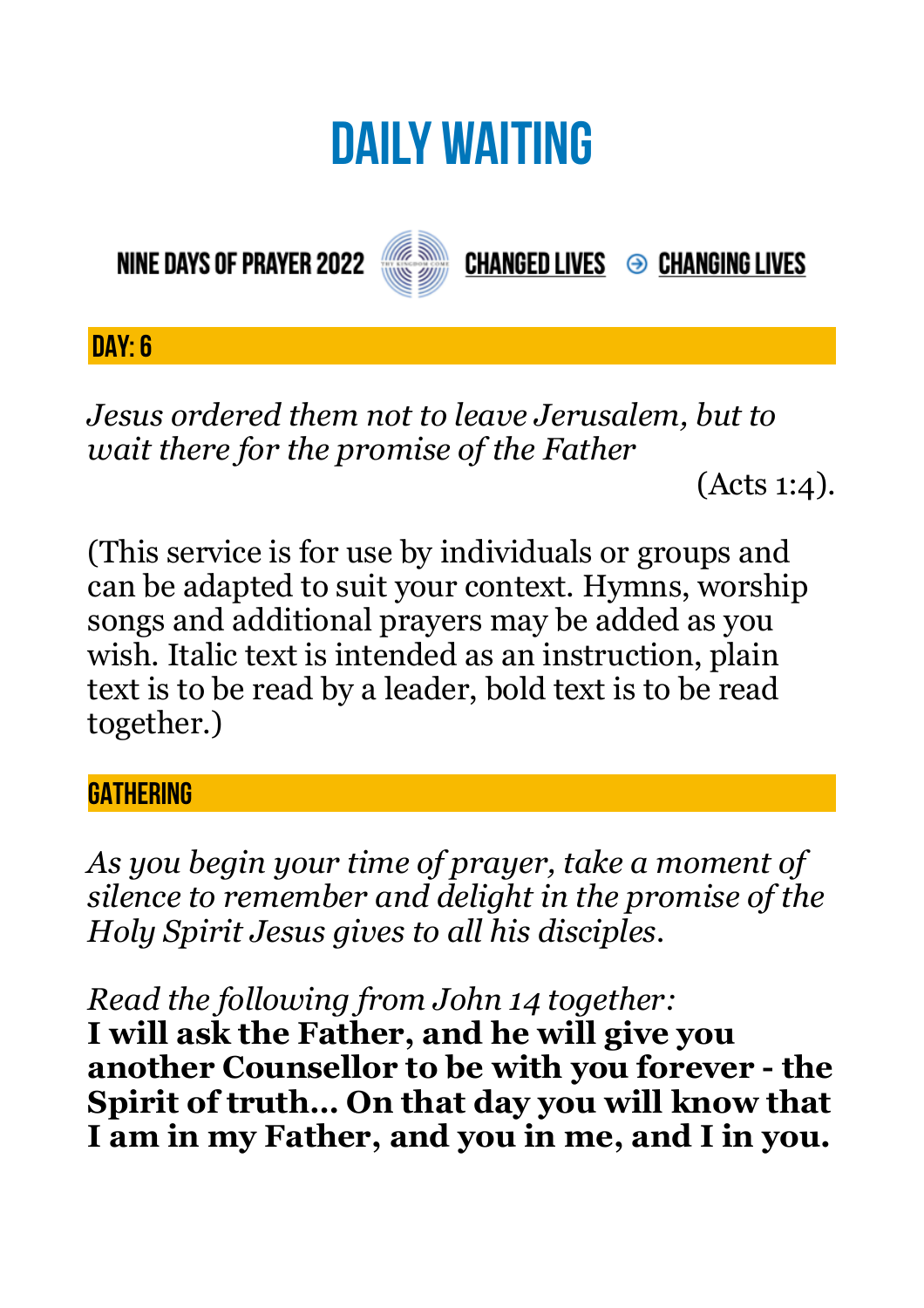*Make a sign of being present to God and one another – light a candle, open a Bible, share the peace…* 

Come, Holy Spirit, fill the hearts of your people **And kindle in us the fire of your love.**  Come, Holy Spirit, be with us as we pray **And leave us not as orphans.**  Come, Holy Spirit, renew us in body, mind and spirit **And send us out to be your presence in your world.** 

Come, Holy Spirit, fill the hearts of your people **And kindle in us the fire of your love.** 

*Optional hymn or worship song.* 

#### **LISTENING**

Rather, it [your beauty] should be that of your inner self, the unfading beauty of a gentle and quiet spirit, which is of great worth in God's sight. (1 PETER 3:4, NIV)

#### **REFLECTING**

Whilst we are implored from our early years not to judge a book by its cover, it is something we have a hard time adhering to. But scripture is unequivocal: 'Do not judge by appearances, but judge with right judgment' [ John 7:24]. It's hardly surprising – most of the people who saw Christ upon the cross merely recognised a criminal, a man suffering a shameful and humiliating death. All most people saw was a failed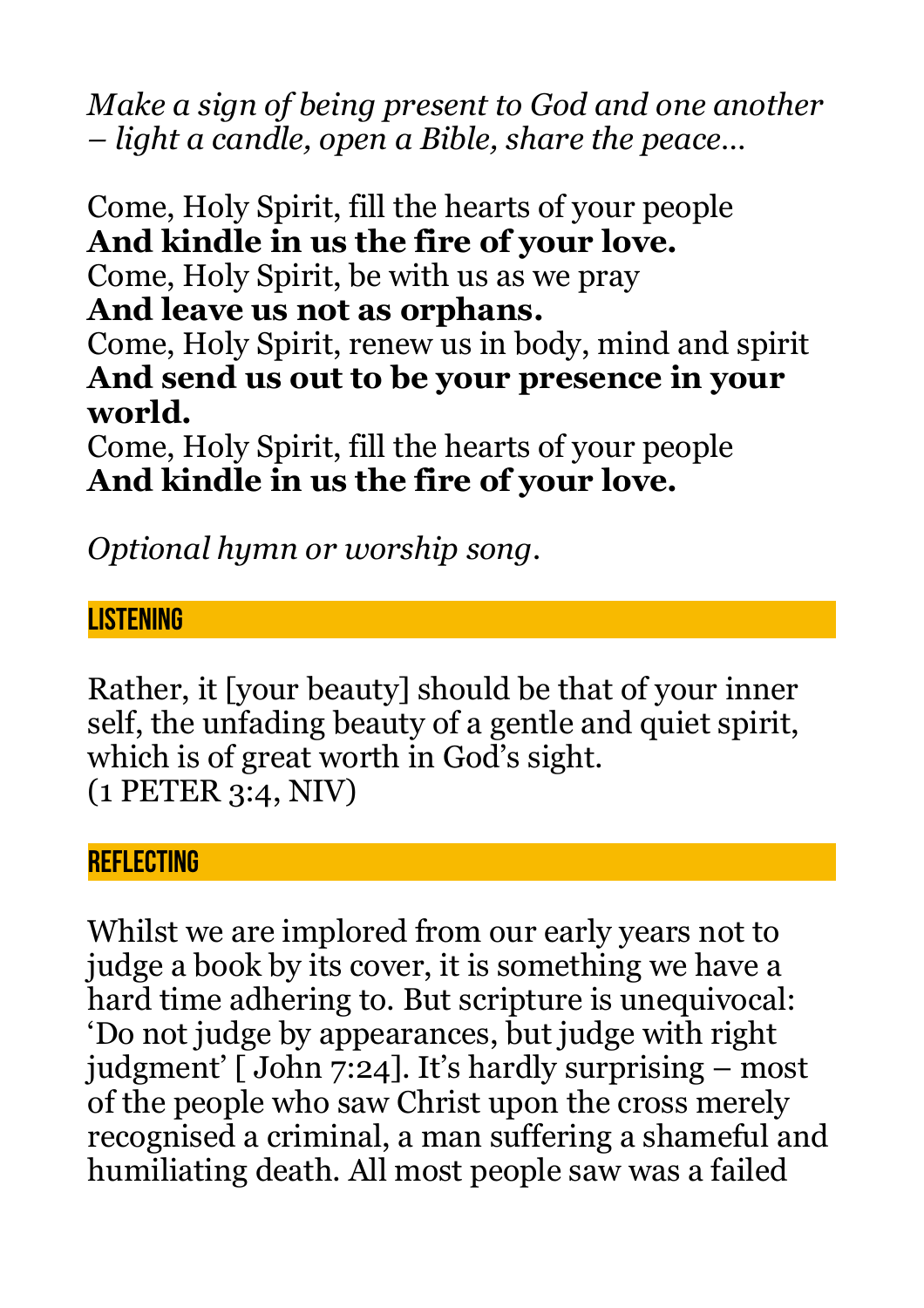messiah – unable to see the incredible truth – God triumphing over evil for our sakes. Things are not always what they seem.

But appearance is important for us. There is so much in how we present ourselves. So many of us feel we have to pretend, to fit in, to look a certain way in order to be accepted. Our perceptions of beauty are based on scarcity; they are temporal and limited; they are a cause for comparison and jealousy, insecurity and lack. But this is not how God values us, and it's not how He wants us to value ourselves.

By contrast, the qualities of what St Peter calls, 'the inner spirit' are abundant and unlimited. They leave us feeling joyful, rather than jealous, inspired rather than insecure. Cultivating external beauty is an attempt to feel good about ourselves. Building internal beauty makes others feel good too.

The women Peter is addressing have little social status. They were often objectified, often seen as something to be 'owned' rather than as individual humans seen and loved by God. Yet Peter recognises that they have a rich inner life – one that is subversive to the expectations of the time – a life lived not for others but for Jesus. Peter affirms that neither men nor masters are the supreme authority, but the God who makes us in His own image.

Christ Jesus – the one in whom God is made – calls us to see people for who they really are. It's a call to really and truly hear and know people properly, to work with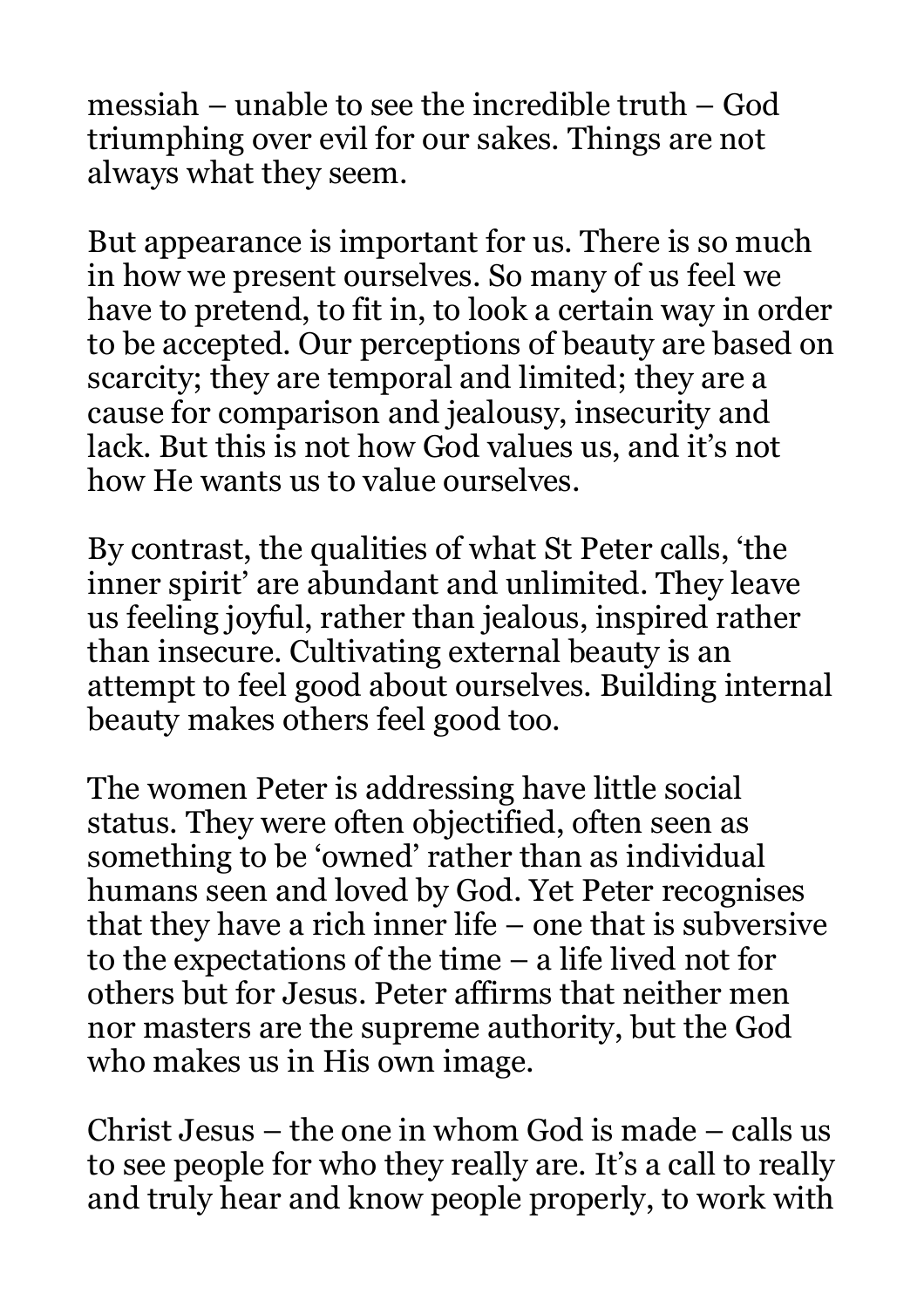God's Spirit who encounters us and opens us up in our deepest places. All too often we tell people about Jesus without trying to hear their story first. All too often we judge before we know the truth. Today we reflect on the true beauty we will surely encounter if we put our trust in God's abundant love, rather than our own fear of not being enough. Only God can enable this.

Let us pray for our five friends, that God would connect with them by His Spirit to their spirit. The only thing that brings people to God is the person of Jesus and the work of the Spirit. He doesn't need anything else from us, He simply asks our love in return.

## **Prayer of Anselm of Canterbury**

1 Jesus, like a mother you gather your people to you;

 you are gentle with us as a mother with her children.

- 2 Often you weep over our sins and our pride, tenderly you draw us from hatred and judgement.
- 3 You comfort us in sorrow and bind up our wounds, in sickness you nurse us, and with pure milk you

feed us.

4 Jesus, by your dying we are born to new life; by your anguish and labour we come forth in joy.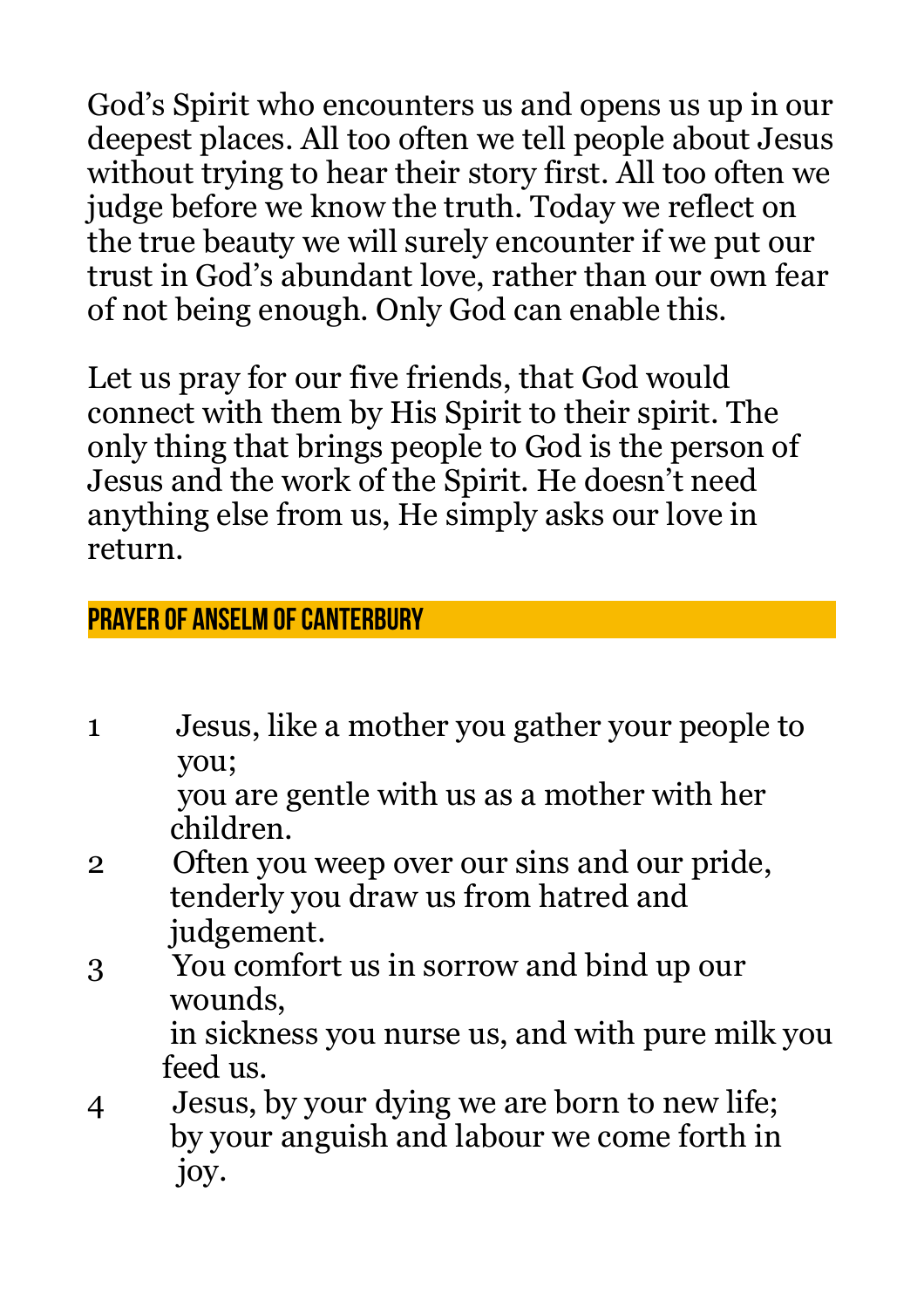- 5 Despair turns to hope through your sweet goodness; through your gentleness we find comfort in fear.
- 6 Your warmth gives life to the dead, your touch makes sinners righteous.
- 7 Lord Jesus, in your mercy heal us; in your love and tenderness remake us.
- 8 In your compassion bring grace and forgiveness, for the beauty of heaven may your love prepare us.

### **Glory to the Father and to the Son, And to the Holy Spirit; As it was in the beginning, is now And shall be for ever. Amen.**

# **PRAYING**

Tender God,

We give thanks for the example of women in the gospels,

Their steadfast loyalty to Jesus and their lives of service and sacrifice. Soothe our worries that we may grow in grace and flourish as flowers of the field, our lives reflecting God's motherly and gentle ways. Through Jesus, the son of Mary. **Amen.**

We meet your word in moments of calm and contemplation. *(Pause)* Come Holy Spirit: **Thy Kingdom Come.**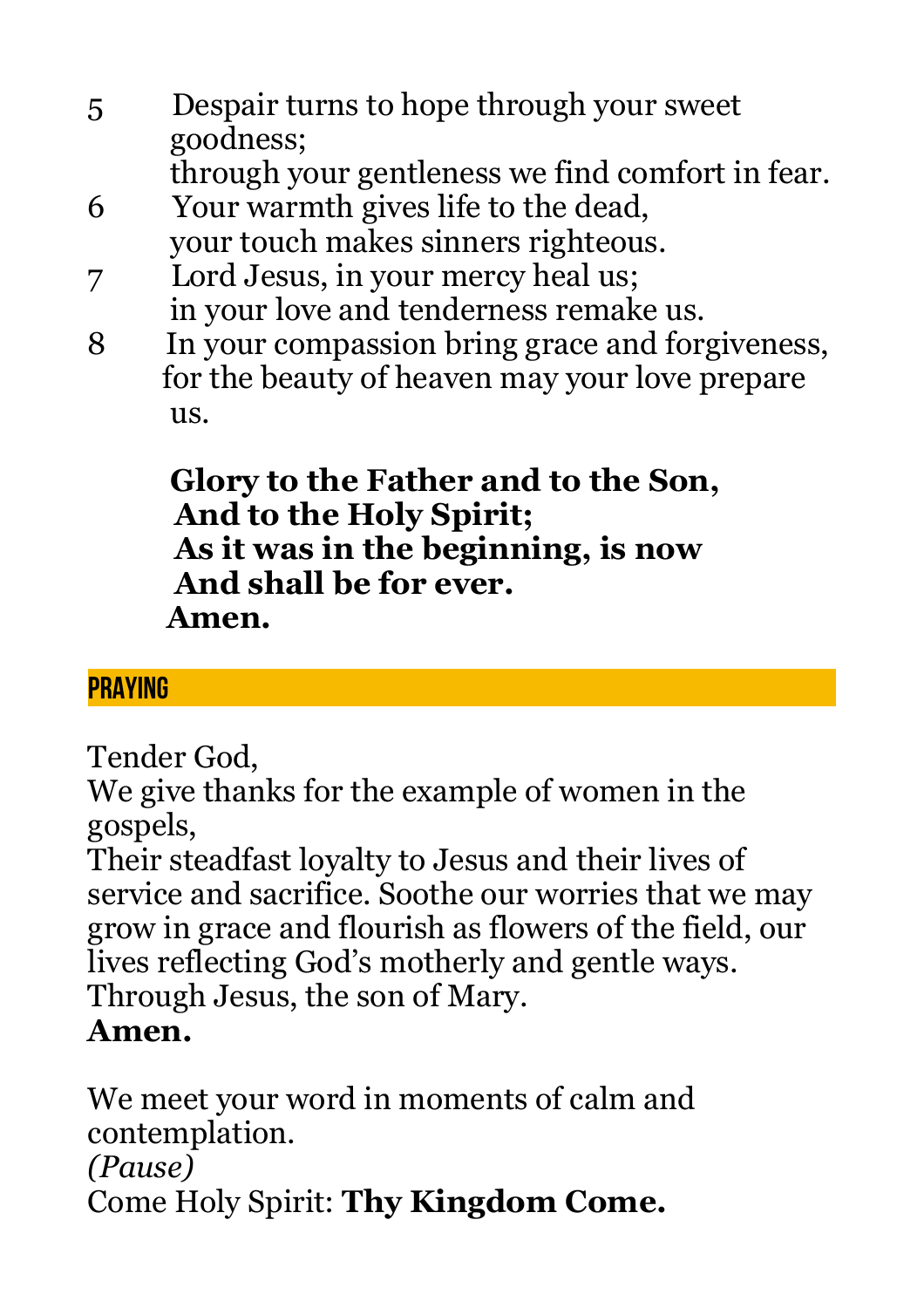We express thanks for the care of women in our lives, past and present.

*(Pause)*

Come Holy Spirit: **Thy Kingdom Come.**

We offer ourselves as havens of calm for others in turmoil.

*(Pause)*

Come Holy Spirit: **Thy Kingdom Come.**

We bear before you women trapped in war zones. *(Pause)*

Come Holy Spirit: **Thy Kingdom Come.**

*We wait upon the work of your Spirit as we say the Lord's Prayer together:*

**Our Father in heaven, hallowed be your name, Your kingdom come, your will be done, on earth as in heaven. Give us today our daily bread.** 

**Forgive us our sins as we forgive those who sin against us.** 

**Lead us not into temptation but deliver us from evil.** 

**For the kingdom, the power, and the glory are yours** 

**Now and for ever. Amen.**

Come Holy Spirit: **gift us with stillness in our lives to enable prayer.**

Come Holy Spirit: **gift us with silence in our lives to hear your call.**

Come Holy Spirit: **gift us with space in our lives**